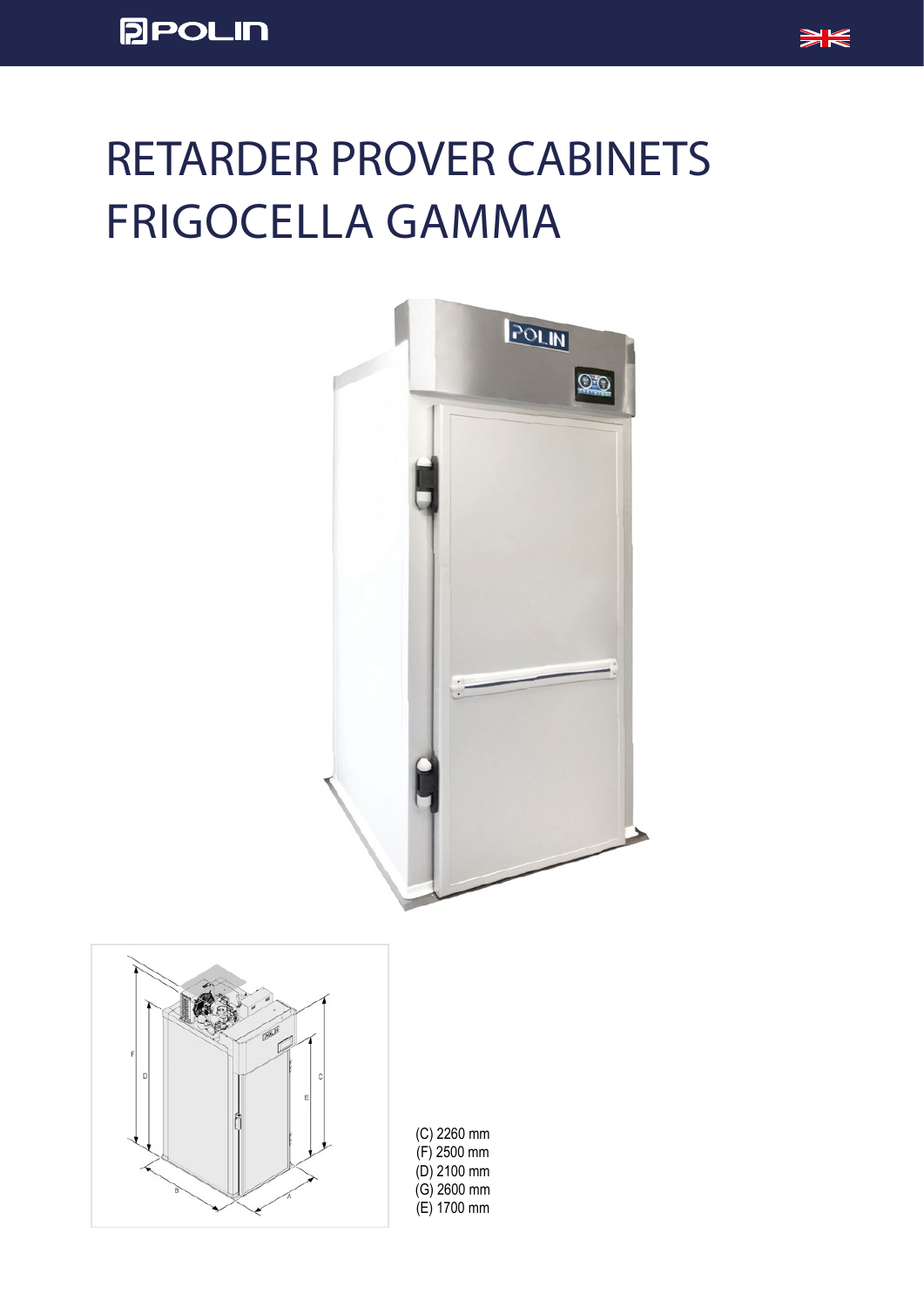| <b>STRUCTURE</b>               |                                              |  |  |  |  |  |  |  |
|--------------------------------|----------------------------------------------|--|--|--|--|--|--|--|
| Panels                         | Isothermal (Insulated)                       |  |  |  |  |  |  |  |
| Insulation type                | Poliurethane foam injected at high density   |  |  |  |  |  |  |  |
| Insulation density             | 42 Kgs/mc                                    |  |  |  |  |  |  |  |
| Insulation thickness           | 60 mm                                        |  |  |  |  |  |  |  |
| Panels' connection             | Dual action eccentric hooks                  |  |  |  |  |  |  |  |
| Inner panels' corners          | Rounded                                      |  |  |  |  |  |  |  |
| Inner panels' base corners     | Rounded                                      |  |  |  |  |  |  |  |
| Inner surface                  | st/st AISI 304                               |  |  |  |  |  |  |  |
| Outer surface                  | Lamplast panels (st/st AISI 304 on request)  |  |  |  |  |  |  |  |
| Ceiling outer surface          | Lamplast panels (st/st AISI 304 on request)  |  |  |  |  |  |  |  |
| Rack-bumper on inner perimeter | st/st AISI 304 (when expected)               |  |  |  |  |  |  |  |
| Floor surface                  | Phenolic stratified resin                    |  |  |  |  |  |  |  |
| Floor thickness                | $10$ mm                                      |  |  |  |  |  |  |  |
| Overall dimensions (width)     | 980 mm                                       |  |  |  |  |  |  |  |
| Overall dimensions (depth)     | 1150 (2 racks 4060); 1550 (3 racks 4060)     |  |  |  |  |  |  |  |
| Overall dimensions (height)    | 2500 mm                                      |  |  |  |  |  |  |  |
|                                | <b>HINGES</b>                                |  |  |  |  |  |  |  |
| Finishing                      | Painted, with plastic cover                  |  |  |  |  |  |  |  |
| Self-lifting                   | To ease the opening and prevent seal wearing |  |  |  |  |  |  |  |
| Safety opening                 | Push-type                                    |  |  |  |  |  |  |  |
|                                | <b>CLOSING SYSTEM</b>                        |  |  |  |  |  |  |  |
| Mechanism type                 | Self-closing gas piston                      |  |  |  |  |  |  |  |
| Handle type                    | Integrated in the door                       |  |  |  |  |  |  |  |
| <b>AIR DISTRIBUTION</b>        |                                              |  |  |  |  |  |  |  |
| Flow features                  | Single                                       |  |  |  |  |  |  |  |
| Evaporator                     | Specific for retarder-prover                 |  |  |  |  |  |  |  |
| Horizontal channels            | st/st AISI 304                               |  |  |  |  |  |  |  |
| Vertical channels              | st/st AISI 304                               |  |  |  |  |  |  |  |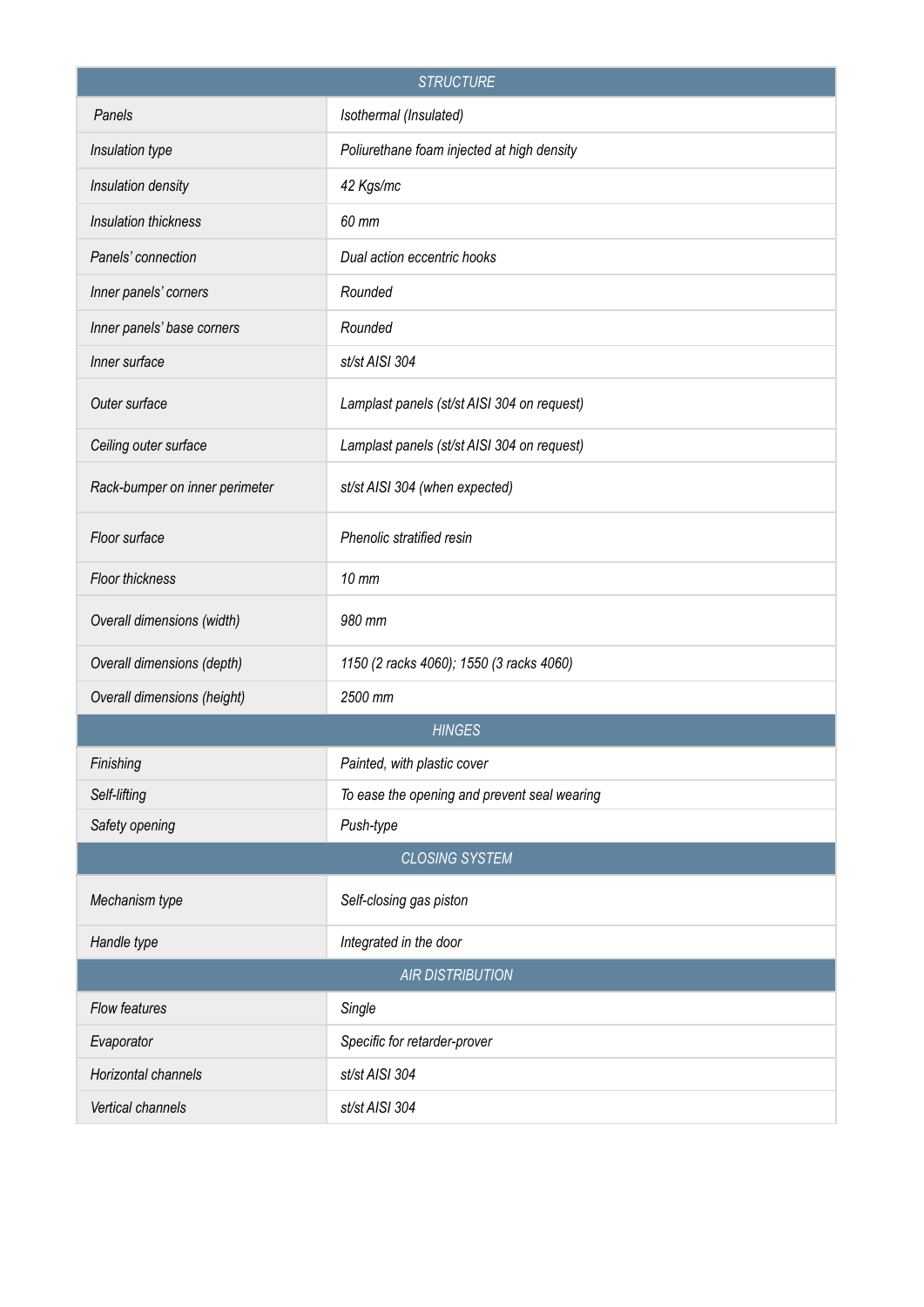| <b>CONDENSER UNIT</b>                |                                                                                                                                                                                     |  |  |  |  |  |  |  |
|--------------------------------------|-------------------------------------------------------------------------------------------------------------------------------------------------------------------------------------|--|--|--|--|--|--|--|
| Air speed inside the prover          | At variable speed step by step in each phase                                                                                                                                        |  |  |  |  |  |  |  |
| Heating                              | Special stainless steel AISI armored                                                                                                                                                |  |  |  |  |  |  |  |
| Defrosting                           | Special stainless steel AISI armored                                                                                                                                                |  |  |  |  |  |  |  |
| <b>CONTROL PANEL</b>                 |                                                                                                                                                                                     |  |  |  |  |  |  |  |
| Refrigerating fluid                  | $ODP = 0$ (Ozone Depletion Potential = 0)                                                                                                                                           |  |  |  |  |  |  |  |
| Refrigerating unit position          | On to the ceiling                                                                                                                                                                   |  |  |  |  |  |  |  |
| Condenser                            | Super-tropical for room temperature up to 43°C                                                                                                                                      |  |  |  |  |  |  |  |
| Condenser cooling                    | By air                                                                                                                                                                              |  |  |  |  |  |  |  |
| Compressor                           | Hermetic                                                                                                                                                                            |  |  |  |  |  |  |  |
| Compressor cooling                   | Through sucked gas                                                                                                                                                                  |  |  |  |  |  |  |  |
| <b>STEAMER</b>                       |                                                                                                                                                                                     |  |  |  |  |  |  |  |
| Temperature sensor                   | 02 type ntc probe for prover inside and for inner exchanger                                                                                                                         |  |  |  |  |  |  |  |
| <b>Humidity sensor</b>               | Electronic 4-20mA                                                                                                                                                                   |  |  |  |  |  |  |  |
| Electric board                       | Frontal, to ease maintenance and control operations                                                                                                                                 |  |  |  |  |  |  |  |
| Control and display system           | Touch-screen                                                                                                                                                                        |  |  |  |  |  |  |  |
| Inner ligth                          | LED lamps                                                                                                                                                                           |  |  |  |  |  |  |  |
| Remote management and remote control | Remote control of the prover, management of on/off functions, program modification, display and<br>reset of alarms (availability of a protected wired internet connection required) |  |  |  |  |  |  |  |
|                                      | <b>OPERATION AND PROGRAMS</b>                                                                                                                                                       |  |  |  |  |  |  |  |
| Steam basin                          | st/st AISI 304                                                                                                                                                                      |  |  |  |  |  |  |  |
| Elements                             | Special st/st AISI armored                                                                                                                                                          |  |  |  |  |  |  |  |
| Control                              | Electronic water level control                                                                                                                                                      |  |  |  |  |  |  |  |
|                                      | OPERATION AND PROGRAMS                                                                                                                                                              |  |  |  |  |  |  |  |
| Programs                             | 12 programs with 9 steps                                                                                                                                                            |  |  |  |  |  |  |  |
| Alarms log                           | Solid memory support and allert descriptive text                                                                                                                                    |  |  |  |  |  |  |  |
| Standard power supply                | 230/1N/50                                                                                                                                                                           |  |  |  |  |  |  |  |
|                                      | <b>ACCESSORIES</b>                                                                                                                                                                  |  |  |  |  |  |  |  |
| Remote control                       | Alarm warnings by GSM (SIM card not included)                                                                                                                                       |  |  |  |  |  |  |  |
| External racks bumpers               | High-density rubber                                                                                                                                                                 |  |  |  |  |  |  |  |
| Special condensing unit              | Completely panelled; sound-proof and/or with remote condensing unit                                                                                                                 |  |  |  |  |  |  |  |
|                                      | <b>OPTIONALS</b>                                                                                                                                                                    |  |  |  |  |  |  |  |
| Industry 4.0 version                 | It can be connected with our BakeApp System                                                                                                                                         |  |  |  |  |  |  |  |